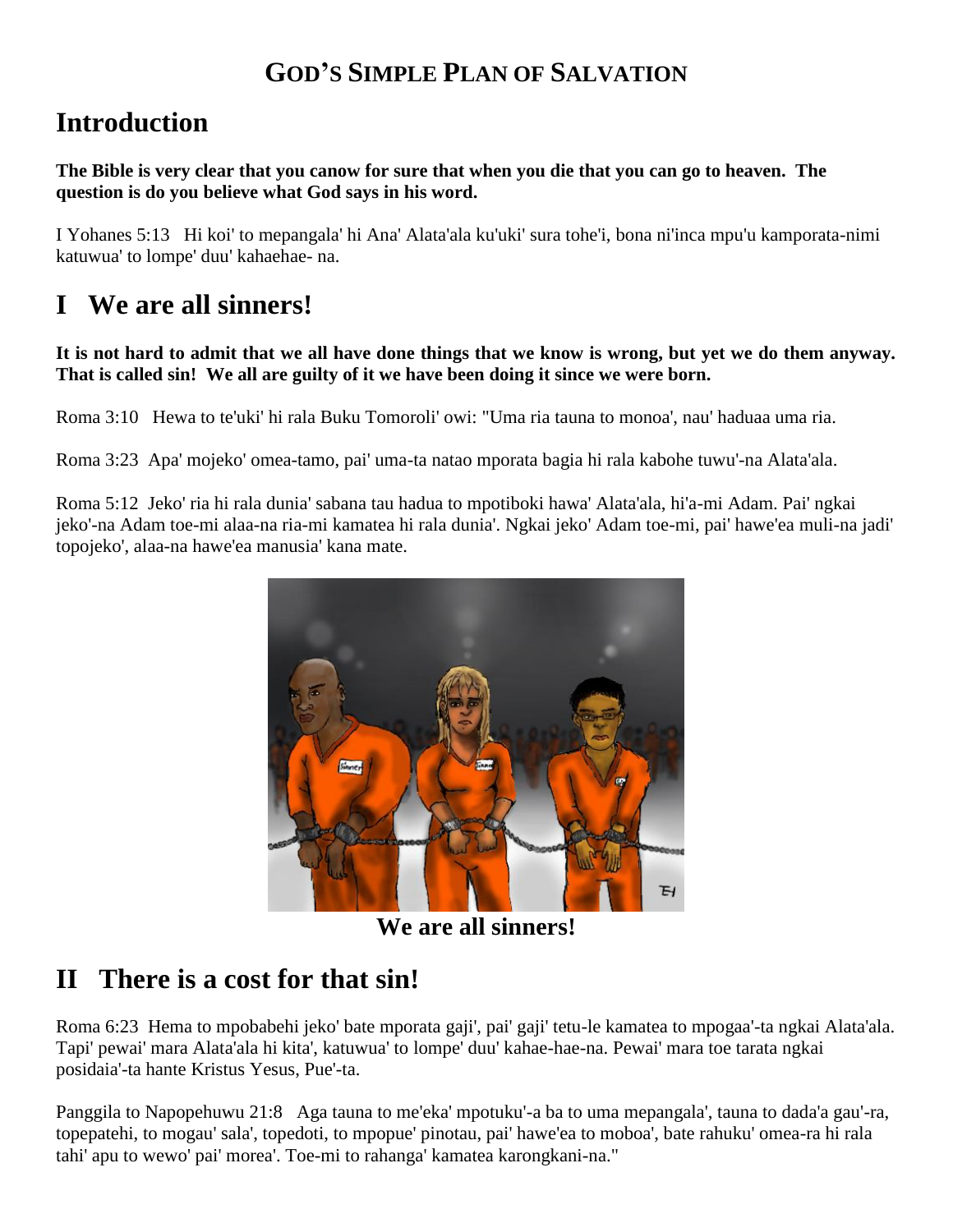Panggila to Napopehuwu 20:11-15 Oti toe kuhilo hameha' Pohuraa to bula pai' to bohe, pai' kuhilo wo'o Hadua To Mohura hi lolo Pohuraa toe. Ngkai baraka'-na langi' pai' dunia' moronto hi ntololikia-na, duu'-na uma-pi ria. Pai' kuhilo-ramo tauna to mate, to kedi' ba to bohe tuwu'-ra, mokore hi nyanyoa Pohuraa toe. Tauna to mate matala hi tahi', tauna to mate ntani'-na, hawe'ea tauna to ria hi po'ohaa' tomate, mokore omea-ramo hi nyanyoa Pohuraa toe. Pai' buku-buku rawole-mi. Hi rala buku toe, te'uki' babehia tomate toera. Jadi', hawe'ea tomate toera ratu'u-miraka huku'-ra ntuku' napa to te'uki' hi rala buku-buku toe, huku'-ra ntuku' babehia-ra. Pai' rawole wo'o-mi buku kahanyala-na, hanga'-na Buku Katuwua'. Hawe'ea tauna to uma te'uki' hanga'-ra hi rala Buku Katuwua' toe ratadi hi rala tahi' apu. Oti toe, uma-pi ria kamatea, uma-pi ria po'ohaa' to mate, apa' hawe'ea tauna to uma te'uki' hanga'-ra hi rala Buku Katuwua' bate ratadi hi rala tahi' apu. Toe-mi to rahanga' kamatea karongkani-nae, huku' hi rala tahi' apu toe.

# **III Christ died for our sins.**

Roma 5:6 Hewa toi-mi ahi' Alata'ala hi kita': hi tempo to napakatantu Alata'ala, nto'u-na uma ria karohoa-ta mpotulungi woto-ta moto, nto'u toe-mi Kristus mate mposampei-ta. Hiaa' bo nto'u toe, molaa-ta ngkai Alata'ala.

Roma 5:8 . Aga uma hewa toe ahi' Alata'ala. Alata'ala mpopehuwu ahi'-na hi kita' nto'u-ta mojeko'-pidi. Apa' bula-ta mojeko'-pidi, Kristus mate mposampei-ta.

Roma 14:9 Toe-hanale pai' Kristus mate pai' tuwu' nculii'-e, bona Hi'a rapoPue' hawe'ea tauna, lompe' to tuwu' lompe' to mate.

Roma 6:23 Hema to mpobabehi jeko' bate mporata gaji', pai' gaji' tetu-le kamatea to mpogaa'-ta ngkai Alata'ala. Tapi' pewai' mara Alata'ala hi kita', katuwua' to lompe' duu' kahae-hae-na. Pewai' mara toe tarata ngkai posidaia'-ta hante Kristus Yesus, Pue'-ta.



**Christ died for sinners!**

### **IV Salvation is a free gift, not by good works. You must take God's word for it, and trust Jesus alone!**

Salvation is trusting and receiving Jesus Christ as your Savior. It's trusting in the fact that Jesus Christ died on the cross of Calvary to pay for your sins! It's realizing there is absolutely nothing whatsoever you can do to save yourself and *completely* trusting in Jesus Christ to save you! It's not any church that saves. It's not any baptism,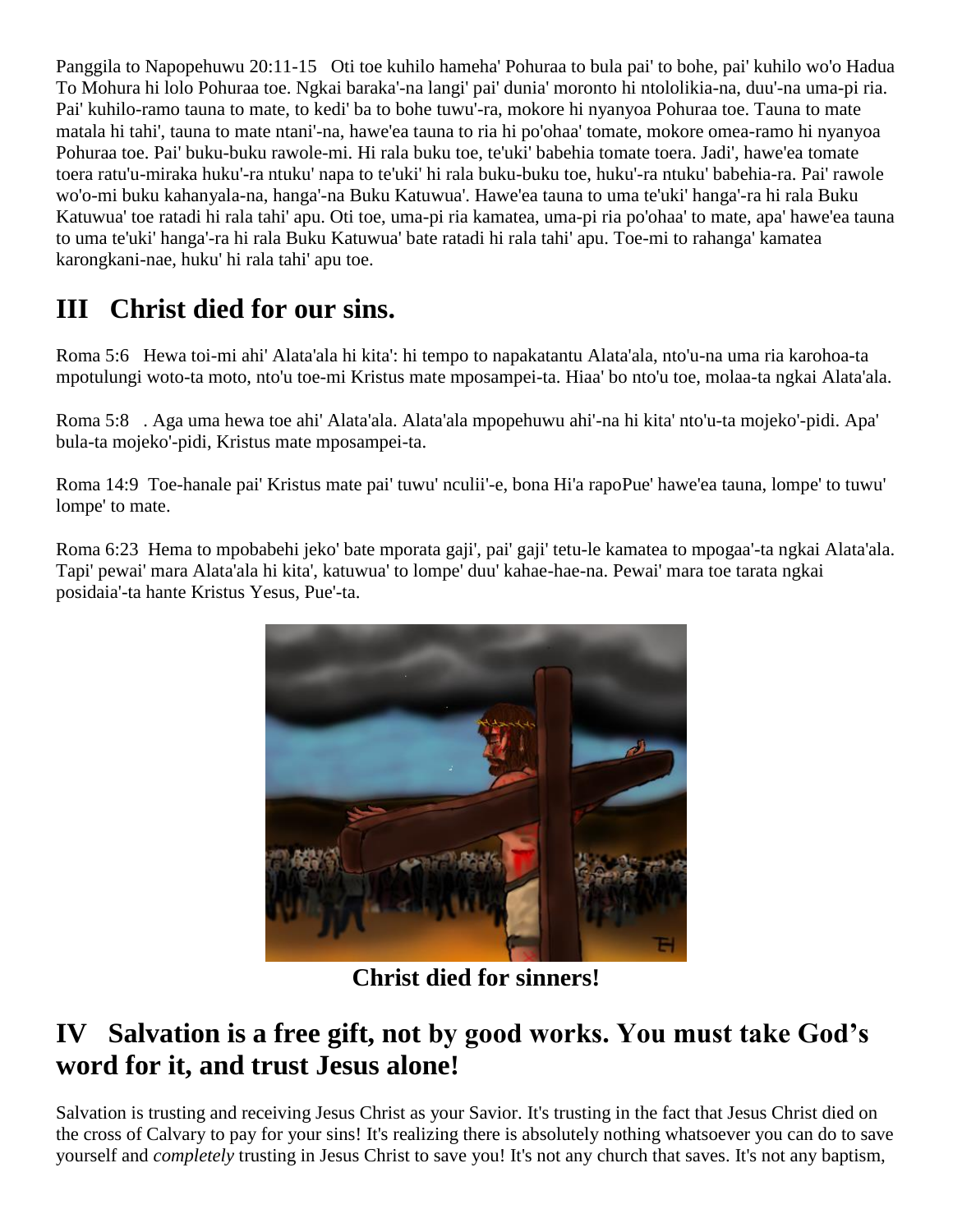not good works, not sacraments, not repenting, not praying through, not living a good life — IT'S NOT ANYTHING YOU CAN DO!

Tutura Pobago 4:12 Uma ria ohea ntani'-na mporata kalompea' ngkai Alata'ala, muntu' Yesus-wadi. Apa' hi humalili' dunia', uma ria haduaa tau ntani'-na, muntu' Yesus-wadi to naparia Alata'ala hi manusia', Hi'a-wadi to mokuasa mpohore-ta ngkai huku' jeko'-ta."

Efesus 2:8-9 Alata'ala mpohore-ta ngkai huku' jeko'-ta, muntu' ngkai kabula rala-na-wadi, sabana pepangala' ta hi Yesus. Nahore-ta toe, bela ngkai kalompe' kehi-ta. Toe bate pewai' mara Alata'ala hi kita', bela ngkai po'ingku-ta. Toe pai' uma ria haduaa to ma'ala mpo'uli': "Ngkai kalompe' po'ingku-kule pai'-a nahore Alata'ala ngkai huku' jeko'-kue."

Titus 3:5-6 Napa pai' nahore-ta ngkai huku' jeko'-ta toe-e? Ba nahore-ta apa' monoa' kehi-ta? Bela-hawo. Nahore-ta toe, muntu' ngkai kalompe' nono-na moto-hawo. Yesus Kristus mate mpotolo' jeko'-ta jadi' Magau' Tompohore-ta, alaa-na Alata'ala mpowai'-tamo Inoha' Tomoroli', to uma mowo kabohe kuasa-na hi rala nonota. Hante kuasa Inoha' Tomoroli' toe, nabohoi'-tamo ngkai jeko'-ta, nawai'-ta katuwua' to bo'u pai' nono to bo'u.



## **V We must put our faith and trust in Christ in order to be saved.**

Roma 10:9-10,13 Ane tapangaku' hante wiwi-ta: "Yesus Hi'a-mi Pue'," pai' ane tapangala' hi rala nono-ta Alata'ala mpotuwu'-i nculii' ngkai kamatea, bate tehore-tamo ngkai huku' jeko'-ta. 10:10 Apa' mepangala'-ta hi Yesus hante nono-ta, alaa-na Alata'ala mpo'uli' kamonoa'-ta hi poncilo-na. Pai' tapangaku' Yesus hante wiwi-ta, alaa-na tehore-tamo ngkai huku' jeko'-ta. Apa' "Hawe'ea tauna to mekakae hi Pue', bate tehore-ra ngkai huku' jeko'-ra."

*If you want to accept Jesus Christ as your Savior and receive forgiveness from God, here is prayer you can pray. Saying this prayer or any other prayer will not save you. It is only trusting in Jesus Christ that can provide forgiveness of sins. This prayer is simply a way to express to God your faith in Him and thank Him for providing for your forgiveness.*